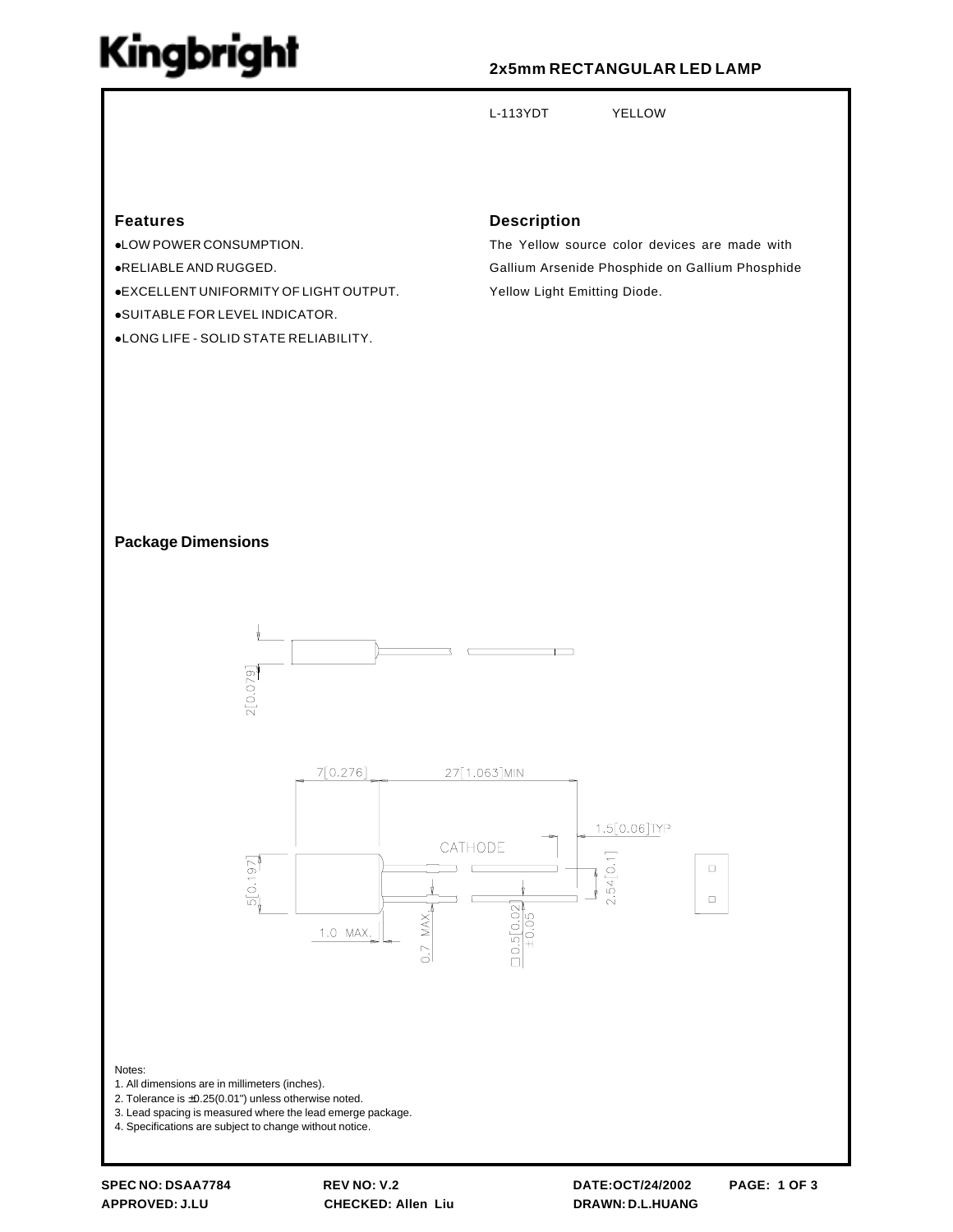# Kingbright

| <b>Selection Guide</b> |                    |                                  |                     |      |                  |  |  |  |  |
|------------------------|--------------------|----------------------------------|---------------------|------|------------------|--|--|--|--|
| Part No.               | <b>Dice</b>        | Lens Type                        | lv (mcd)<br>@ 10 mA |      | Viewing<br>Angle |  |  |  |  |
|                        |                    |                                  | Min.                | Typ. | 201/2            |  |  |  |  |
| L-113YDT               | YELLOW (GaAsP/GaP) | <b>YELLOW</b><br><b>DIFFUSED</b> |                     | 4    | $110^\circ$      |  |  |  |  |

Note:<br>1. 01/2 is the angle from optical centerline where the luminous intensity is 1/2 the optical centerline value.

### Electrical / Optical Characteristics at T<sub>A</sub>=25°C

| Symbol               | Parameter                | <b>Device</b> | Typ. | Max. | <b>Units</b> | <b>Test Conditions</b> |
|----------------------|--------------------------|---------------|------|------|--------------|------------------------|
| $λ$ peak             | Peak Wavelength          | Yellow        | 590  |      | nm           | $I = 20mA$             |
| $\lambda$ D          | Dominate Wavelength      | Yellow        | 588  |      | nm           | $I = 20mA$             |
| $\Delta \lambda$ 1/2 | Spectral Line Half-width | Yellow        | 35   |      | nm           | $IF = 20mA$            |
| С                    | Capacitance              | Yellow        | 20   |      | pF           | $V_F=0V; f=1 MHz$      |
| <b>VF</b>            | <b>Forward Voltage</b>   | Yellow        | 2.1  | 2.5  | V            | $IF = 20mA$            |
| 1 <sub>R</sub>       | <b>Reverse Current</b>   | Yellow        |      | 10   | uA           | $V_R = 5V$             |

### Absolute Maximum Ratings at T<sub>A</sub>=25°C

| Parameter                     | Yellow                               | <b>Units</b> |
|-------------------------------|--------------------------------------|--------------|
| Power dissipation             | 105                                  | mW           |
| <b>DC Forward Current</b>     | 30                                   | mA           |
| Peak Forward Current [1]      | 140                                  | mA           |
| Reverse Voltage               | 5                                    |              |
| Operating/Storage Temperature | -40 $^{\circ}$ C To +85 $^{\circ}$ C |              |
| Lead Solder Temperature [2]   | 260°C For 5 Seconds                  |              |

Notes:

1. 1/10 Duty Cycle, 0.1ms Pulse Width.

2. 2mm below package base.